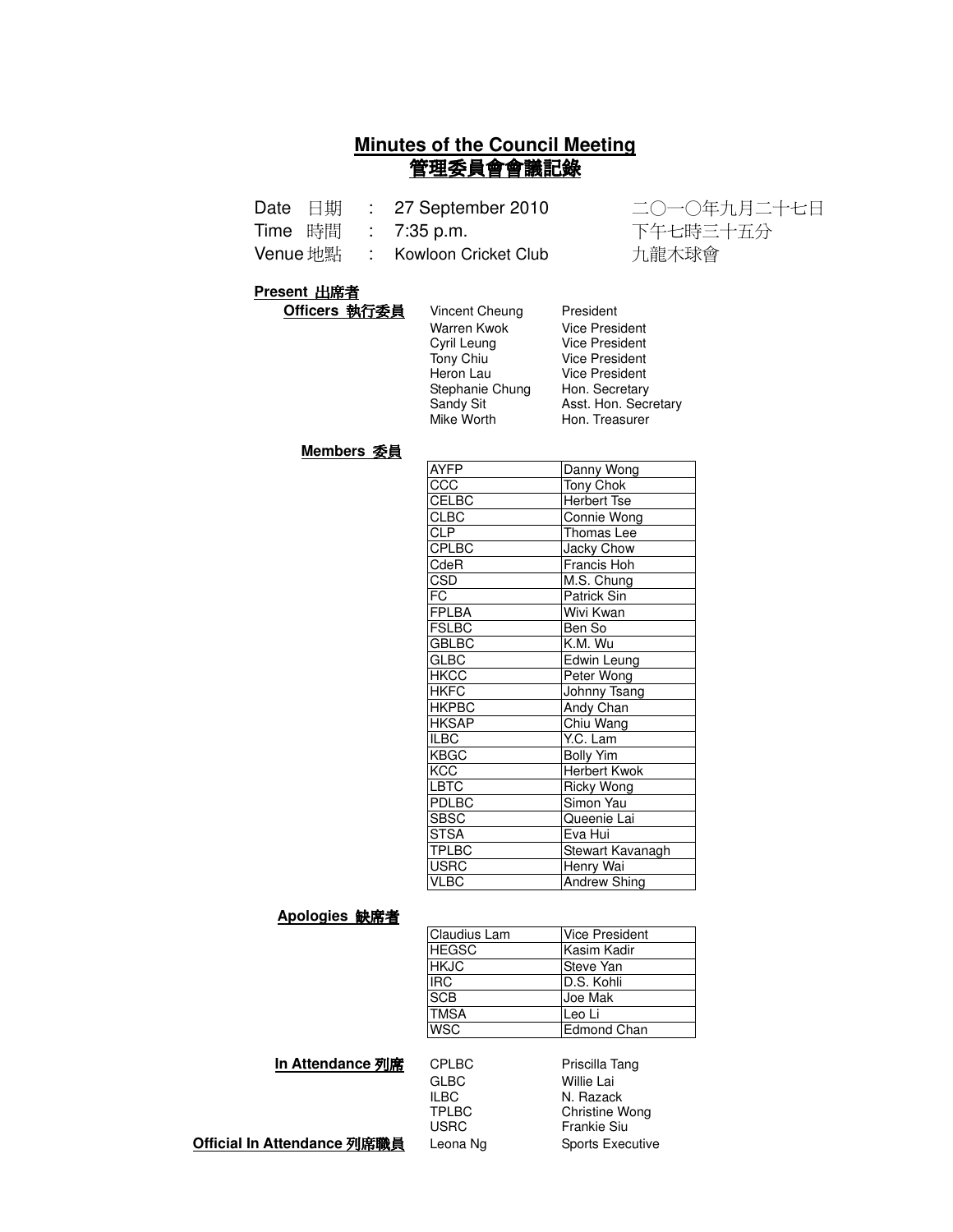# **1. CONFIRMATION OF PREVIOUS MINUTES**

The minutes of the previous meeting were confirmed.

### **2. MATTERS ARISING**

Nil.

#### **3. CORRESPONDENCE**

The Hon. Secretary read out the main correspondence received since the last meeting.

- 3.1 23.8.10 received a letter from SF&OC of HK, China informing that Tammy Tham and Alex Kwok had met the criteria of the Incentive Awards with their results in World Cup and World Junior Cup respectively.
- 3.2 9.9.10 received an email from World Bowls inviting HK to submit entry to the 2011 World Cup & World Junior Cup in Australia .

#### **4. TREASURER'S REPORT**

4.1 Outstanding receivables as at 27 Sep 2010 was presented. Clubs were reminded to settle as soon as possible amounts that were outstanding, especially those over 90 days.

### **5. NATIONAL LEAGUE**

- 5.1 Premier League
	- All games on 30-Oct would start at 3pm.
	- League Panel rulings were posted and effective in website.
	- HKLBA would present a flag to the premier league champion sides as a souvenir to the clubs.
- 5.2 Triples League 2010
	- The fixture dates were agreed. The league would start on 20-Nov and finished by 26-Feb-2011.
	- Other schedule dates confirmed
		- Entry form would be issued by 30 Sep.
		- **Entry deadline was 15-Oct.**
		- Confirmation of Division/grouping by 22 Oct.
		- Fixture v1 would be issued by 29-Oct.
	- The proposal to increase the entry fee would be confirmed in next council meeting.

### **6 NATIONAL COMPETITIONS**

6.1 Report tabled.

#### **7. DEVELOPMENT**

7.1 The selection day of Young Athletes Scheme was conducted on 19 Sep at Victoria Park. 40 participants were selected to join the Phase 2 training starting from Oct.